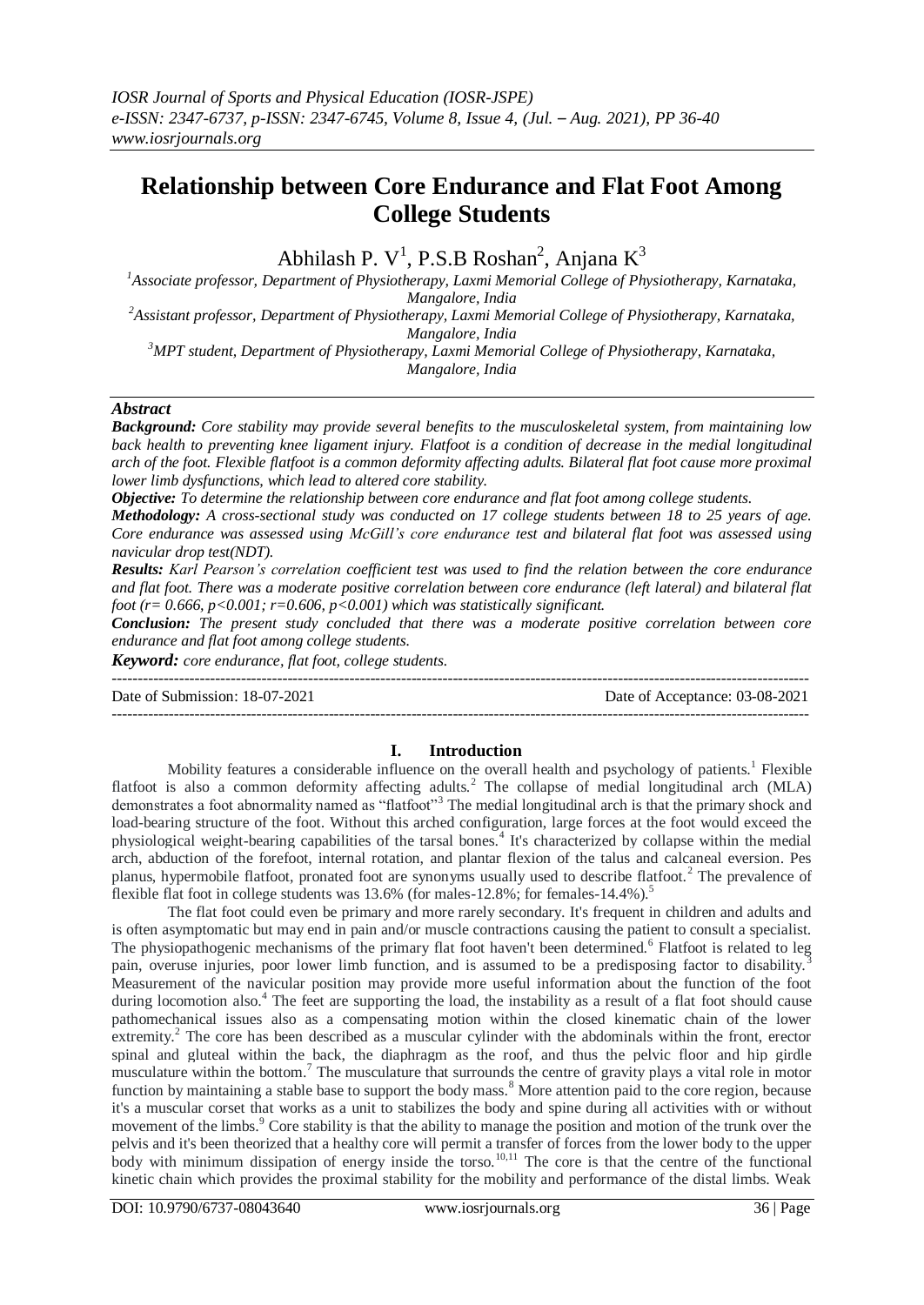core muscles could even be a risk factor for low back pain.<sup>12</sup> A strong core allows the entire transfer of forces generated from the bottom through the lower extremities, the torso, and finally to the upper extremities.<sup>13</sup> The gains in strength and endurance of the core muscles are vital in reducing disability as they maintain and stabilize the spinal segments during activity also as against external forces.<sup>14</sup> Core plays an important role in reducing the chance of injury and stabilizing peripheral joints, especially during intense physical activity. McGill's tests had been used to examine participants' core endurance. These tests consisted of 4 positions: the trunk anterior flexor test, the right and left lateral plank, and trunk posterior extensor test.<sup>15</sup>

Muscle coactivation within the upper and lower extremities is integrated through the fascial system, which has been mentioned as a "serape effect". The anterior and middle layers of the thoracolumbar fascia surround the quadratus lumborum and thus the erector spinae muscle group. The posterior layer is ideally positioned to transfer tension through extensive attachments to both local and global muscles. This layer forms an intricate criss-crossing pattern of fibers that join the latissimus dorsi on one aspect to the contralateral gluteus. This anatomic linkage creates a useful relationship among the core and so the lower extremity through the part of the gluteal muscle that is connected to the fascial system of the iliotibial tract.<sup>16</sup>

Maintained excessive foot pronation during weight-bearing activities generates internal rotational stresses at the lower extremity, which may change patterns of movement and muscle balance at proximal joints.<sup>17</sup> Bilateral flat foot causes more proximal lower limb dysfunctions, which cause altered lumbopelvic hip stability (core stability). Kinetic chains are easily identified through biomechanical assessments like gait assessments. The chain reaction of the lower extremity during gait is documented by its obligatory and sometimes compensatory movements. Increased tension in one area is amongst a change in tension in another, allowing constant stability with changing structure. Minor biomechanical changes in the contact surface can affect postural-control strategies. Specifically, excessively supinated or pronated foot postures can also have an impact on peripheral (somatosensory) input through changes in joint mobility or surface contact area or, secondarily, through changes in muscular strategies to need care of a stable base of support.<sup>18</sup> Accounting for the alignment of the complete lower extremity, instead of one segment, may more accurately describe the connection between anatomic alignment and thus the chance of lower extremity injury, because one alignment characteristic may interact with or cause compensations at other bony segments. Alignment of the hip, knee, and ankle are assumed to play a key role within the load distribution at the knee and, thus, the strain placed on the capsuloligamentous structures.<sup>19</sup>

Core muscle feature has been suggested to influence structures from the low back to the ankle. For example, diminished back extensor endurance is additionally a frequently reported risk factor for low back pain among working adults. Flexible flatfoot is often a causative factor of lots of lower limb injuries and back pain. Minor changes within the foot may cause major effects on the balance and posture of the body. Understanding the connection between core endurance and flat foot is important for diagnosing and preventing back pain and lower limb injuries. Determining such a relationship is may be going to impact and modify the management methods for flat foot. Clinically this has implications for the clinical treatment of patients.

## **II. Material and Methods**

Ethical clearance was received from the institutional ethical committee. Seventeen college students of age 18 to 25 years were randomly selected from colleges in Dakshina Kannada district.

**Study Design:** Cross-sectional study **Study Location**: College students from Dakshina Kannada district, India **Study Duration:** 3 Months **Sample size:** 17 College students **Method of sampling:** Convenience sampling technique **Materials used:** Table, exercise mat, a stopwatch, and pen/pencil, paper.

## **Inclusion criteria:**

- **1.** Age group between 18 to 25 years' old
- **2.** Both male and female college students
- **3.** Subject with a bilateral flexible flat foot
- **4.** 10 mm difference or more on the NDT for both feet.

#### **Exclusion criteria:**

- **1.** Participants with a history of acute injuries in lower limbs or back in the previous 6 months
- **2.** History of lower limb surgery
- **3.** Presented with lower limbs deformities or trunk
- **4.** Chronic back pain
- **5.** Neuromuscular damage of the spine and lower extremities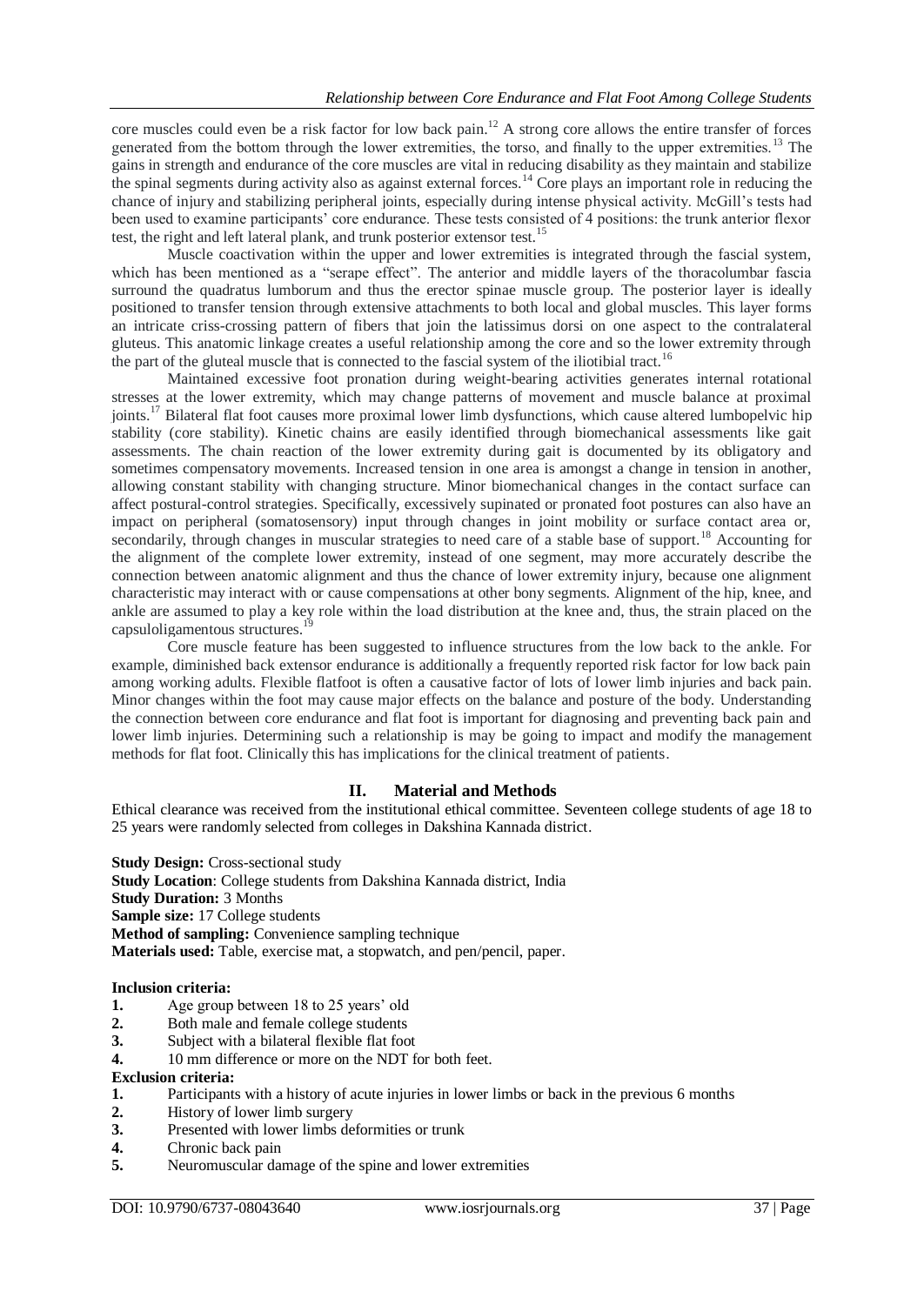### **Procedure methodology:**

At first, informed consent was obtained from the participants. A brief introduction to the procedure was explained to all the subjects. Participants were recruited on the basis of the inclusion and exclusion criteria and After the recruitment, an initial examination including demographic data was carried out before the study.

**Outcome Measures:** To assess core endurance by McGill's Core Endurance Test and to assess flat foot by navicular drop test (NDT).

# **McGill's core endurance test:**

 Tests contains four positions. Test was recorded per position where the foremost time (seconds) participants can hold a static position was measured using a stopwatch. Trunk anterior flexor test: participants sat with their backs flat against a wooden wedge angled at 60º with hands across their chest and their knees both flexed to a 90º angle as determined by a goniometer. Time recording started when the wedge was moved back 10 cm, and stopped when the trunk deviated either forward or backward from the 60º angle. Left and Right lateral musculature plank test: participants' feet were placed one on top of the opposite, the right arm was perpendicular to the bottom, elbow resting on the mat, with the left arm across the chest. A similar position for the right lateral musculature plank. Time was stopped when the investigator visually determined that the line between the participants' trunk or lower body segments (thigh or shank) wasn't maintained. Trunk posterior extensor test: participants lay prone on an examination table with both their ASIS's on the border of the table, their hands on the seat of a chair placed before them at border of the table. An assistant held straps above and beneath their knees to stable individuals. Time began out when individuals assumed a horizontal position of the trunk, putting their palms off of the chair and crossed them throughout their chest, and stopped when individuals were unable to remain during this position.

### **Navicular drop test**

The subjects were asked to sit down on their chairs without bearing the load on both feet, then we measure the vertical distance from the ground to the navicular tuberosity, after identify the subtalar joint as move on each side to test the neutral position. And then, it was measured within the same way on both feet in standing the posture, again. The measurements were taken 3 times within the sitting and standing postures and also the mean values were used. The measurement order for the subjects was randomly assigned.

#### **Statistical Analysis**

Demographic characteristics of the participants based on age was done by descriptive statistics. Karl Pearson correlation coefficient test was used to find the relationship between core endurance with flat foot among college students. p value <0.05 was considered as statistically significant. The data were analysed using Microsoft Excel and SPSS 20.

# **III. Result**

The cross-sectional study consists of seventeen college students. The mean value of age was 23.41  $\pm$ 1.58. The majority of the study participants were females (58.8%) followed by males (41.2%). Descriptive statistics mean and standard deviation were done for all outcome measures [Table 1]. Karl Pearson's correlation coefficient test was used, and found a moderate positive correlation between core endurance (left lateral) and bilateral flat foot [table 2 and fig 1,2].

| <b>Outcome</b> | Mean    | <b>Std. Deviation</b> |  |  |
|----------------|---------|-----------------------|--|--|
| Anterior       | 54.9412 | 21.80731              |  |  |
| Posterior      | 59.1176 | 13.71077              |  |  |
| Right plank    | 30.7059 | 12.43365              |  |  |
| Left plank     | 49.2647 | 74.02620              |  |  |
| NDT-Right leg  | 11.1765 | 1.07444               |  |  |
| NDT-Left leg   | 10.6471 | 2.71434               |  |  |

|  |  |  |  | <b>Table 1</b> shows mean $\pm$ SD of outcome |  |
|--|--|--|--|-----------------------------------------------|--|
|--|--|--|--|-----------------------------------------------|--|

|  |  |  | <b>Table 2</b> shows correlation between core endurance and bilateral flat foot |  |  |  |  |
|--|--|--|---------------------------------------------------------------------------------|--|--|--|--|
|--|--|--|---------------------------------------------------------------------------------|--|--|--|--|

|             |                     | Flexion     | Extension | Right plank | eft plank   |
|-------------|---------------------|-------------|-----------|-------------|-------------|
| flat foot-R | Pearson Correlation | .093        | .474      | .474        | $.666^{**}$ |
|             | $Sig. (2-tailed)$   | 723<br>دے ہ | .055      | .054        | .004        |
| flat foot-L | Pearson Correlation | .001        | .453      | .449        | $.606**$    |
|             | $Sig. (2-tailed)$   | .997        | .068      | .071        | .010        |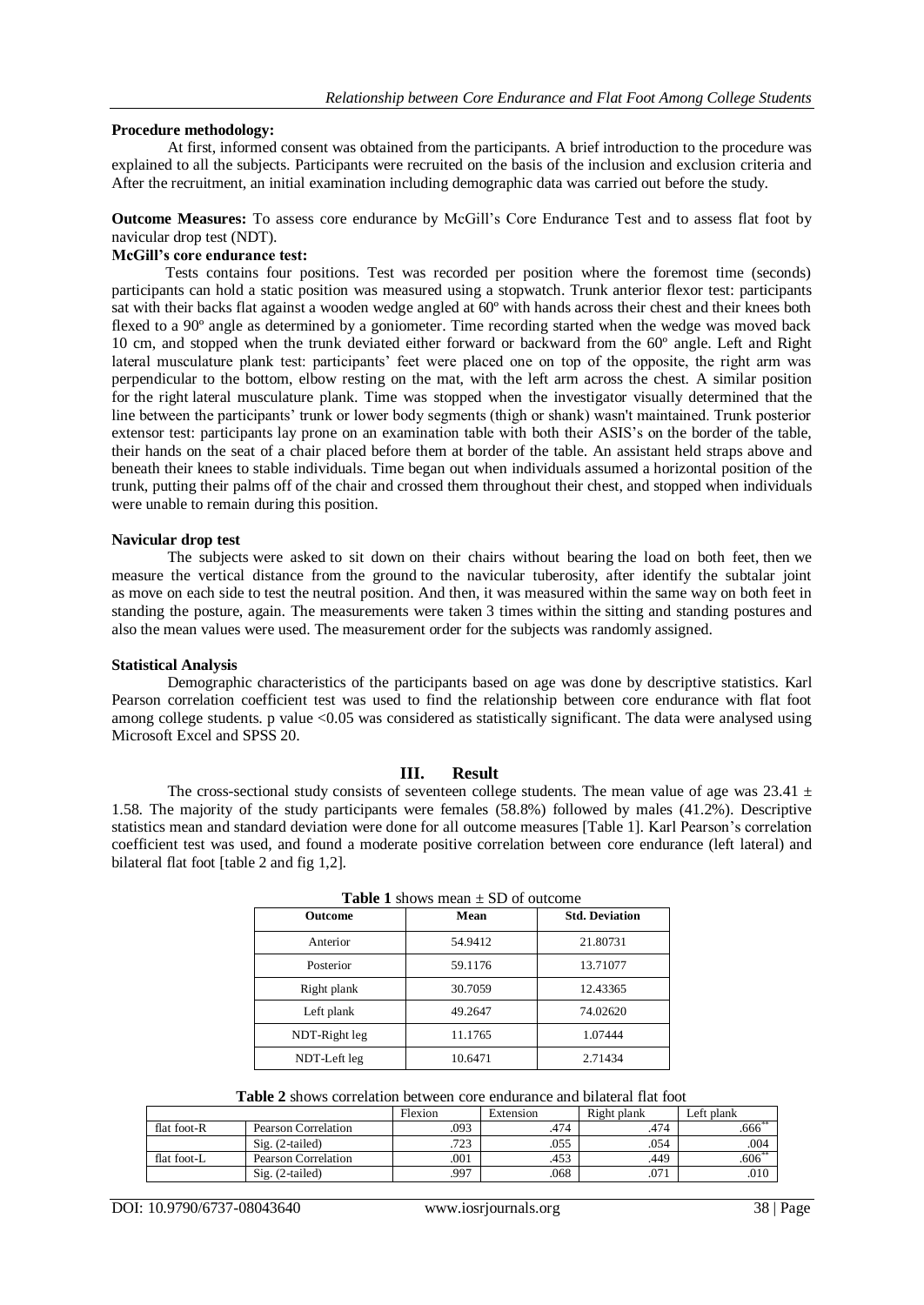



# **IV. Discussion**

The present study was to determine the relationship between core endurance and flat foot among college students. Hill & Leiszler et al<sup>20</sup> shows the strength of core muscles allows the musculoskeletal system to stabilize the spine mechanically and then distribute and supply compressive, translational, and shear forces to and from the rest of the body. Our study discovered that the risk of developing LBP can be very higher among people with poor performance within the core endurance than in people with medium or good performance. Many researchers and clinicians agree that improving core stability can be essential in preventing lower extremity injury.<sup>8</sup> Colston MA has observed that all muscles of the abdomen and lower back are essential contributors to core stability. Changes arise in particular core muscles following low lower back injury.<sup>16</sup> Two theories may give an explanation for the link between flatfoot and lumbopelvic impairments (a "ground up" approach and a "top-down" approach), the present study considers the ground up the chain as our individuals had flat foot early in their life and they didn't report any lower back ache up till the time of the study however in future, they have got more possibilities of developing LBP due to reduced core. Emami et al<sup>21</sup> determined that undiagnosed or misdiagnosed of the flat foot has serious secondary complications especially later in life. The study done by Kibler et al<sup>11</sup> the position, motion, and contributions of the core should be evaluated and treated as a part of the assessment and treatment of extremity injuries.

A Cross-sectional study design was used in the current study to determine the correlation between core endurance and flat foot among college students. Over three months (total study duration), a total number of 17 subjects were screened for the study, fulfilling the inclusion and exclusion criteria. The demographic data was recorded before the study. The present study was done with the age group  $18 - 25$  years, Descriptive statistics were used to find out the mean and standard deviation from demographic data and variables studied, the mean value of age 23.4  $\pm$  1.5. Temilola abolition et al<sup>22</sup> suggest that age is the primary predictor for flatfoot while the type of footwear is not.

The present study shows that the majority of the study participants were females (58.8%) followed by  $(41.2\%)$  males. Chougala A et al<sup>23</sup> identified that Males are more susceptible to flatfoot than females within the age group of 18-25 years.

In the present study, McGill's core endurance test was used to assess core endurance and the navicular drop test was used to assess flat foot.

Karl Pearson's correlation coefficient test was used to find the relation between core endurance and flat foot and the result found a moderate positive correlation between core endurance and flat foot bilaterally (r= 0.666, p<0.001; r=0.606, p<0.001) the correlation was found to be statistically significant.

Our study results were similar to those of Faten F. Elataar et al<sup>2</sup> who concluded that the impairment of the lateral core muscles' endurance was observed in subjects with bilateral flexible flatfeet which can predispose them to low back pain and other lower limb injuries in those subjects. And Similar findings were seen in other studies Rahele khamooshsi et  $al^{24}$  that the eight-week correction training program with an emphasis on core stability as a non-invasive method had a good effect on the treatment of the female students full of flat foot deformity. John D et al<sup>8</sup> suggest that Core stability is critical to take care of the integrity of the backbone, provide resistance to perturbations, and furnish a stable base for movement of the extremities. Decreased core stability may predispose to injury which appropriate training may reduce injury.

A study which was done by Sam Khamis, Ziva Yizhar<sup>25</sup> stated that flexible flat foot is characterized by hind foot pronation (calcaneal eversion). The changes in the structure of the feet induce malalignment in the